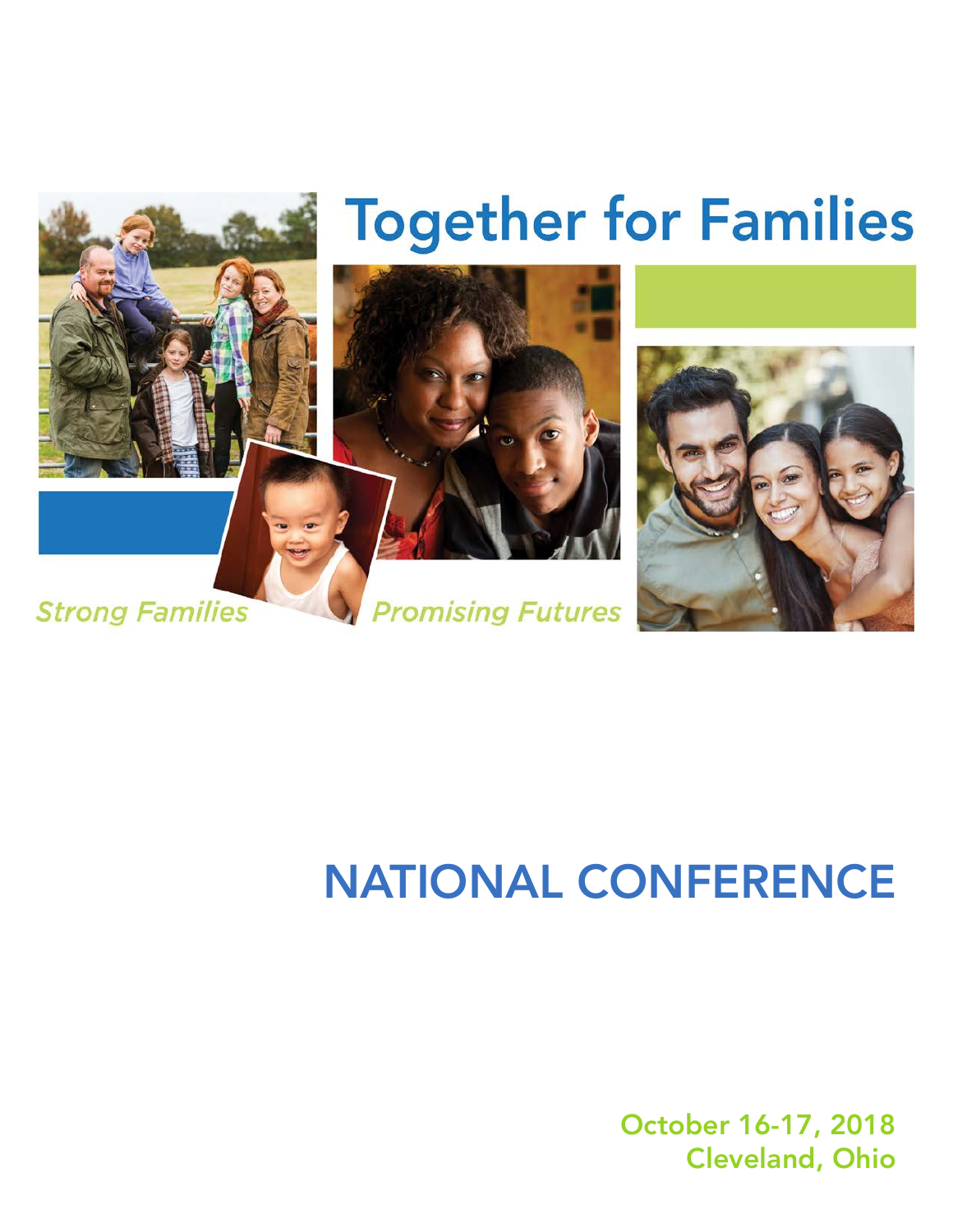

### TOGETHER FOR FAMILIES NATIONAL CONFERENCE



**NETWORK** 

CENTER FOR THE STUDY OF SOCIAL POLICY'S strengthening families



### CO-HOSTS

Founded in 2011, the National Family Support Network is a membership-based organization comprised of state networks of Family Support and Strengthening programs, such as Family Resource Centers. The NFSN currently has 28 member networks that represent more than 3,000 Family Support and Strengthening organizations. The NFSN's mission is to promote positive outcomes for all children, families, and communities by leveraging the collective impact of state networks and championing quality family support and family strengthening practices and policies.

For 40 years, Center for the Study of Social Policy (CSSP) has worked with policymakers and communities across the country to improve the lives of children and families, particularly those who face the greatest challenges. With Strengthening Families, CSSP engages families, programs and communities in building five key protective factors that all families need to thrive. Using the Strengthening Families framework, more than 30 states are shifting policy and practice to help programs working with children and families focus on protective factors.

The Greater Cleveland Family Strengthening Network was established by forming a Community of Practice for the implementation of the Standards of Quality for Family Strengthening & Support. Its mission is to increase local recognition of Family Strengthening and Support as a field of practice, and build the capacity of local providers in the field.

### CONFERENCE PLANNING COMMITTEE

Michelle Allen Fatima Gonzalez-Galindo Christie Manning Jannelle Radoccia Ellen Barrett Angel Johnson Julie Matusick Martha Reeder Laura Beard Rijelle Kraft Jim McKay Andrew Russo Debbie Comstock Barbara Leavitt **Rebecca Murray** Samantha Scheutzow Erin Cornell Anastasia Lester Kareen Nunnally Jessie Schrantz Connie Dunlap Sallye Longshore Cailin O'Connor Nicole Sillaman Samantha Florey Tish MacInnis **Samantha Florey** Tish MacInnis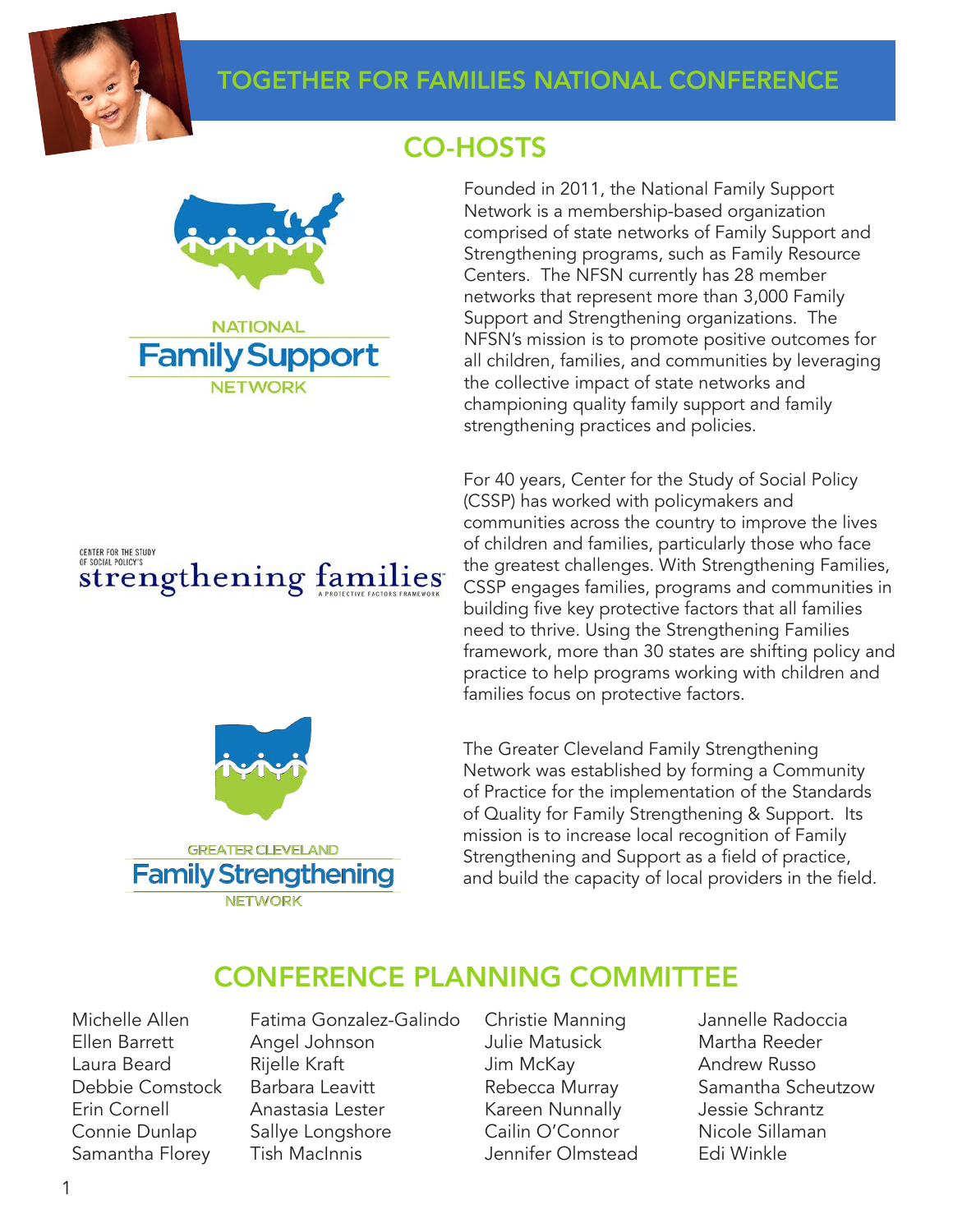# *STRONG FAMILIES, PROMISING FUTURES*



# CONFERENCE GOALS

- To focus attention at the national, state, and local level on supporting and strengthening families through Family Support, Strengthening Families, and the Standards of Quality for Family Strengthening & Support
- To provide an opportunity for peer sharing on effective practice at various levels of responsibility system, program, and funder
- To provide opportunities for those with shared interests to learn about each other's work and network
- To energize and motivate all stakeholders to continue this critically valuable work

# CONFERENCE SCHEDULE AT A GLANCE

### TUESDAY, OCTOBER 16

| $8:00 - 9:30$   | Check in & Continental Breakfast - Student Center Ballroom Foyer              |
|-----------------|-------------------------------------------------------------------------------|
| $8:15 - 9:15$   | Intro Sessions                                                                |
|                 | • National Family Support Network Overview - Student Center Room 315          |
|                 | • Protective Factors Overview - Student Center Room 313                       |
|                 | • Standards of Quality Overview - Student Center Ballroom                     |
|                 | • Strengthening Families State Leads Meeting - Wolstein Center Room F         |
| $9:15 - 9:30$   | <b>Transition Time</b>                                                        |
| $9:30 - 11:00$  | Welcome & Opening Plenary: Building Resilience - Student Center Ballroom      |
| $11:00 - 11:15$ | <b>Transition Time</b>                                                        |
| $11:15 - 12:45$ | <b>Breakout Sessions</b>                                                      |
| $12:45 - 1:45$  | Networking Lunch sponsored by Mosaic Network Inc. - Student Center Ballroom   |
| $1:45 - 3:15$   | <b>Breakout Sessions</b>                                                      |
| $3:15 - 3:30$   | <b>Transition Time</b>                                                        |
| $3:30 - 5:00$   | <b>Breakout Sessions</b>                                                      |
| $5:00 - 5:15$   | <b>Transition Time</b>                                                        |
| $5:15 - 6:30$   | Networking Reception - Enjoy hosted wine and appetizers while mingling with   |
|                 | fellow Conference participants. Patio outside of the Student Center Ballroom, |
|                 | <b>Rain location: Ballroom</b>                                                |

#### WEDNESDAY, OCTOBER 17

- 8:00 8:30 Hot Breakfast Student Center Ballroom Foyer
- 8:30 10:15 Morning Plenary: Emerging Way to Address Equity **Student Center Ballroom**
- 10:15 10:30 *Transition Time*
- 10:30 12:00 Breakout Sessions
- 12:00 12:30 Closing & Raffle Student Center Ballroom

### BREAKOUT SESSION ROOMS

**STUDENT CENTER** 3rd Floor: Ballroom, Room 313, Room 315 WOLSTEIN CENTER 4th Floor: Room C, Room D, Room F (*directions to Wolstein Center are on the back of your name badge*)

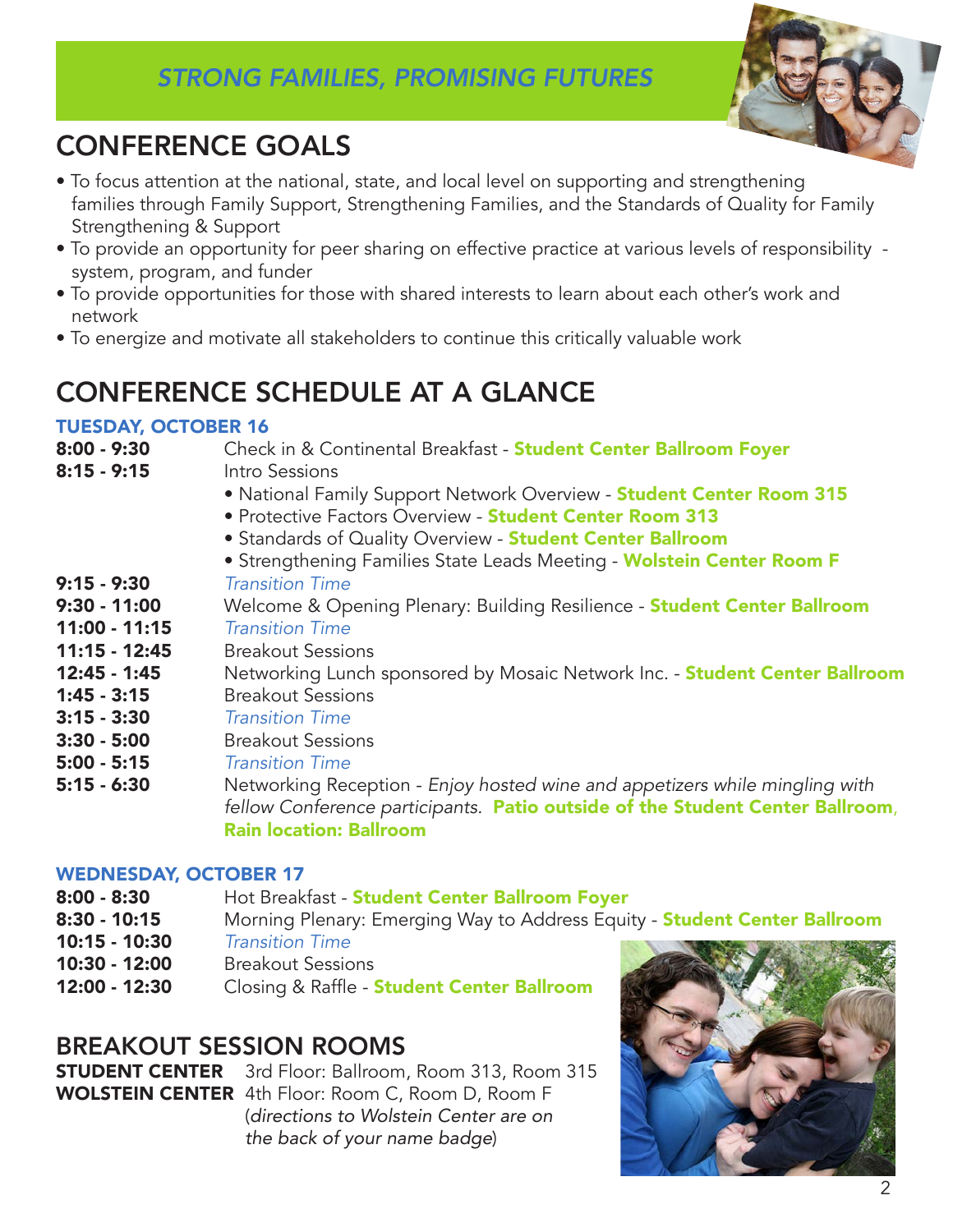

# PLENARIES

### Tuesday, October 16: Welcome and Opening Plenary - Ballroom

• Welcome, Introduction, and Overview

 Christie Manning, Greater Cleveland Family Strengthening Network & Saint Luke's Foundation Cailin O'Connor, Center for the Study of Social Policy

Samantha Florey, National Family Support Network

• Lead Sponsor Remarks

Lindsay Williams, Ohio Children's Trust Fund

- Building Resilience Plenary
- Resilience in Those Who Have Experienced Childhood Abuse

Pat Stanislaski, Partnering for Prevention, LLC



 *Building on what we know about Adverse Childhood Experiences (ACEs), this plenary will examine what enables children to bounce back from childhood trauma. Participants will explore sources of resilience in children, responses and conditions that* 

foster resilience, the relationships between protective factors and resilient children, and  *new research-based information on "Post Traumatic Growth".*

### • Protective Factors Speed Networking

 Rijelle Kraft, Center for Schools and Communities Ivonne Smith-Tapia, University of Pittsburgh Kara Georgi, National Alliance of Children's Trust and Prevention Funds

### Wednesday, October 17: Emerging Ways to Address Equity - Ballroom

Facilitator: Cailin O'Connor, Center for the Study of Social Policy *This plenary will highlight how various kinds of stakeholders are addressing equity in their work and provide the opportunity for interactive discussion about how all of us can do so.*

*•* Utilizing the Protective Factors to Address Equity

Sarita Sashington, Be Strong Families

### • Parent Leader Perspective - Race Equity and Parent Engagement Manifesto

 Lisa Melara, Early Childhood Learning and Innovation Network for Communities Parent Leader Network

 Anthony Queen, Early Childhood Learning and Innovation Network for Communities Parent Leader Network & FRIENDS Parent Advisory Council Member

*•* Funder & Network Perspective

 Ann-Margaret Webb, City of Seattle Human Services Department & Seattle Family Resource Center Network

*•* Program Perspective

Christie Sozio, A Place 4 Me - YWCA Greater Cleveland

*•* Breakout Discussions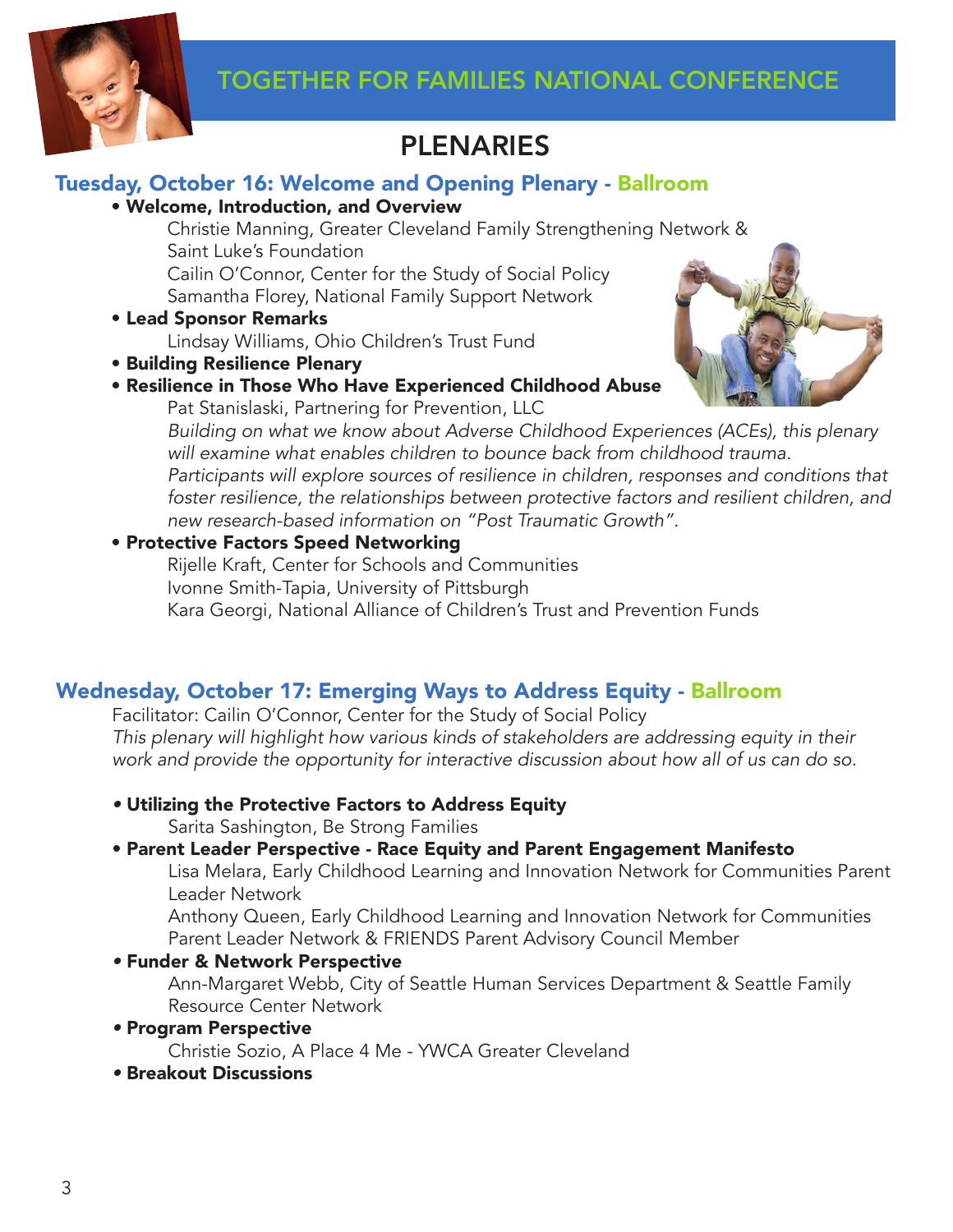### *STRONG FAMILIES, PROMISING FUTURES*



# BREAKOUT SESSIONS

### **CATEGORIES**

**Family Support:** General Family Support and Strengthening topics

**Strengthening Families: Content** primarily related to building the Strengthening Families Protective Factors

**Standards of Quality: Content primarily** related to implementing the nationallyadopted Standards of Quality for Family Strengthening & Support

**Program Level:** Content designed primarily for Program Directors, Managers, Direct Service Staff, and Parent Leaders

**Systems Level:** Content designed primarily for National, State, and Local Policy Makers, Public Departments, Children's Trust Fund Staff, Private Funders, State and Community Strengthening Families Leadership Team Representatives, Family Support and Strengthening Network Representatives

# Tuesday, October 16, 11:15am - 12:45pm

### Building Protective Factors as Part of a Two-Generation Approach to Overcome Adversity and Trauma<br>Student Center Ballroom

#### **Strengthening Families, Program Level**

Laura Beard, Kentucky Department of Public Health, Carolyn Brinkmann, The Children's Home of Cincinnati, Brooke Gill, Kentucky Department of Public Health, & Erin Saul, Cincinnati Children's Hospital

*More and more families are experiencing stress and adversity, which is impacting the overall development, health, and wellness of children and youth. This session will review the impact of adverse childhood experiences (ACEs) on overall family wellness and review strategies used to support trauma informed care integration and the message of "hurt" (ACEs) and "hope" (Protective Factors), as it relates to messaging, awareness, and practice. Participants will learn about Kentucky's Strengthening Families and Youth Framework, a statewide initiative to improve outcomes for young children, youth, and families and insights gained from a project in Greater Cincinnati aimed at helping early care and education providers assess and respond to family adversities.* 

#### Systems and Program Lessons Learned from Standards of Quality Implementation **Standards of Quality, Systems & Program Levels**

Madison Goering, Emergency Family Assistance Association & Mandy Watrous-Gale, Family Resource Center Association

The Family Resource Center Association in Colorado will share valuable highlights and findings from *its 5 years of statewide implementation and data tracking of the Standards of Quality for Family Strengthening & Support. The Emergency Family Assistance Association, a Family Resource Center in Boulder, will present on how the Standards have served as a guidepost for developing deeper participant engagement.* 

#### A Common Framework: Utilizing the Standards of Quality in Programs Supporting Families with Children with Special Health Care Needs<br>Student Center Room 315 **Standards of Quality, Program Level**

#### Karen Welford, Family Support New Hampshire

*Under the direction of the New Hampshire Bureau of Special Medical Services, the Standards of Quality for Family Strengthening & Support have been established as the foundation for Continuous Quality Improvement planning for programs supporting families with special health care*  needs. The session will explore the benefits of creating a common framework for family support *services within a state, the steps taken to integrate the Standards of Quality in state systems, and the successes and challenges in New Hampshire.*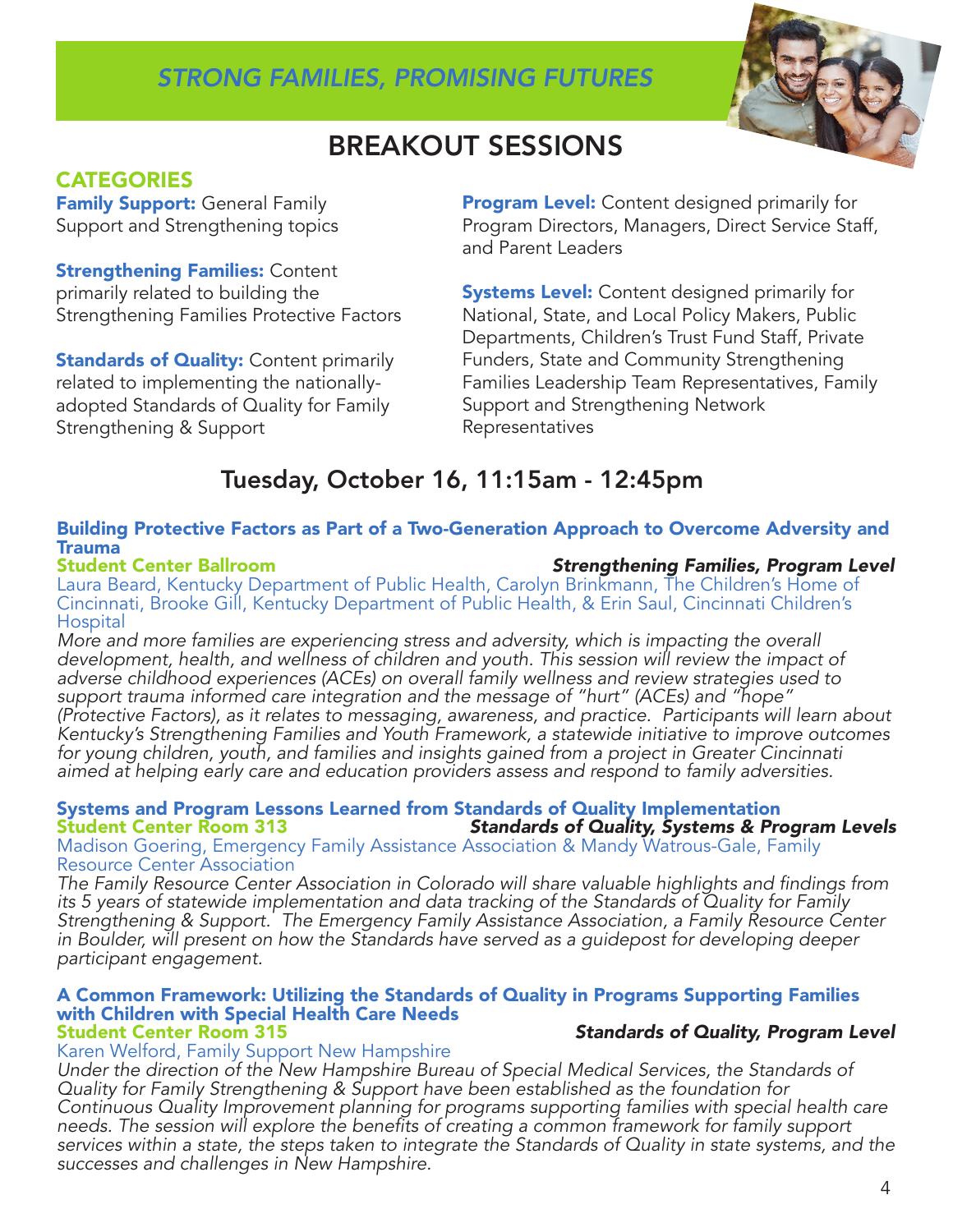

## Tuesday, October 16, 11:15am - 12:45pm *(continued)*

# New Frontiers for Cafés

#### **Strengthening Families, Program Level**

Desiree Hughes, Michigan Department of Education, & Tammy Sandoval, Alaska Child Welfare Academy

*Join us to hear about how two states (Alaska and Michigan) have incorporated innovative strategies for family engagement using café style conversations to enhance parents' and caregivers' protective factors. Cafe participants have meaningful conversations with one another to strengthen their caregiving in ways some traditional models of parenting education don't address. Come to see how these models might contribute to your own work and share with us how it's done in your jurisdiction.* 

#### Advocacy Lessons from the Wizard of OZ: Educating Decision Makers and Telling Our Story **Family Support, Systems Level**

#### Jim McKay, Prevent Child Abuse West Virginia

*Advocacy can be intimidating, but it is crucial that policymakers hear from people who care about children. Using a fun approach based on the Wizard of Oz, this session features strategies to build grassroots support, advocate for policies effectively, and to excel at media interviews*.

# Survivors to Leaders: Stages of Immigrant Parent Involvement

#### Young-chan Han, Maryland State Department of Education

*The participants in this session will gain insight into the four stages of immigrant parent involvement: cultural survivor, cultural learner, cultural connector, and cultural leaders. The stages will help identify challenges to family engagement and highlight effective family engagement practices to equip immigrant parents to navigate systems such as education.* 

### Tuesday, October 16, 1:45 - 3:15pm

# Journey to Vitality by Living the Protective Factors

#### Nadia Washington, Be Strong Families

*Over the last seven years, Be Strong Families has focused on Living the Protective Factors as a way to partner with parents and keep families strong. Based on the realization that a strong parent is a healthy parent, and that when parents take care of themselves they are able to be the best version of themselves for their children, Be Strong Families has developed six domains of holistic vitality as a way of living out the protective factors of resilience, social connections, and concrete support. This experiential workshop will ground participants in the connection between vitality and the protective*  factors and assist them with reflecting on how they take care of themselves.

### Protective Factors and Evaluation – Concrete Tools for Measuring Success and Improving **Quality<br>Student Center Room 313**

**Strengthening Families, Program & Systems Levels** Cailin O'Connor, Center for the Study of Social Policy, Prashant Rajvaidya, Mosaic Network, Inc. & Edi Winkle, FRIENDS National Center for Community-Based Child Abuse Prevention *Family engagement is a critical component of quality in programs serving young children and their*  families, but measuring family engagement and its effects, and using that data to make

*improvements, can be challenging. Join us to learn about concrete tools that are available from FRIENDS, Mosaic, and CSSP to support organizations in assessment, evaluation, and quality improvement. These tools include the Protective Factors Survey 2, the original Protective Factors Survey, program self-assessment instruments from FRIENDS and CSSP, the Strengthening Families Evaluation Portal from Mosaic, and FRIENDS' online menu of outcomes and indicators organized by protective factors and linked to potential measurement tools. Presenters will also discuss how data and technology can support programs in improving how they partner with and engage parents.*

### **Strengthening Families, Program Level**

**Family Support, Program Level**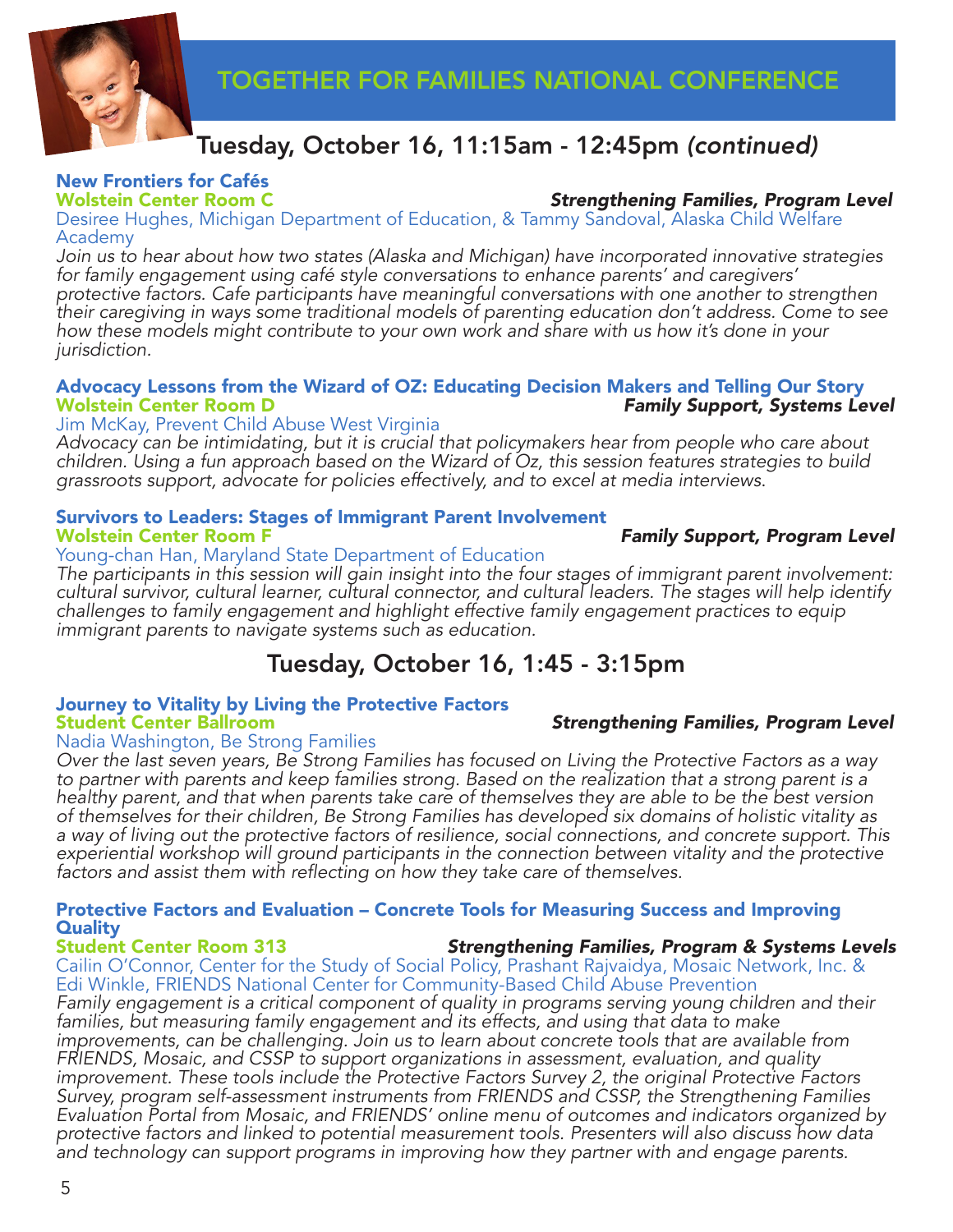

## Tuesday, October 16, 1:45 - 3:15pm *(continued)*

# Using the Standards of Quality in a Peer Review Process

Kate Bullock & Cheryl Vines, Massachusetts Children's Trust

*This presentation will explore the successful implementation of the Standards of Quality in a Peer Review Process, detailing the process, timing, feedback, and lessons learned from the Massachusetts Family Center Network.* 

#### A Framework for Supporting Centers and Families in Achieving and Sustaining Best Practices in Healthy Eating and Active Living **Family Support, Program Level**

Heather Anderson, Leigh Carslon-Hernandez & Jodi Krall, UPMC Children's Hospital of Pittsburgh *Family Support Centers (FSCs) are uniquely positioned to shape healthy behaviors in childhood that persist throughout a lifetime. This presentation will describe the development, implementation, and evaluation of a framework to aid FSCs in achieving and sustaining best practices in healthy eating*  and active living. An interactive learning component will allow participants to actively engage in the *process and become familiar with approaches used for capacity building, professional development, knowledge transfer, and systematic change.* 

### Colorado Community Response: Leveraging Family Resource Centers and the Family Support **Assessment Tool<br>Wolstein Center Room D**

#### **Family Support, Systems Level** Aaron Miller, Colorado Department of Human Services & Mandy Watrous-Gale, Family Resource Center Association

*Participants will learn about Colorado Community Response as a promising practice for preventing child maltreatment that leverages Family Resource Centers. The program recently completed a three-year evaluation and has been shown to increase Protective Factors for families and reduce the likelihood of entry/re-entry into the child welfare system. Participants will learn about the program model implementation, lessons learned, and evaluation outcomes using the Colorado Family Support Assessment Tool 2.0 (CFSA), Protective Factors Survey, and other program evaluation tools. An overview of CFSA 2.0 will be provided, which is available for other states to utilize to track families' progress.* 

#### Supporting Families through Relationship-Based Knowledge, Skills and Practices **Family Support, Program & Systems Levels**

Jennifer Drake & Jennifer Olson, National Center on Parent, Family, and Community Engagement *This session will focus on the valuable, relationship-based practices that occur each day among parents, family members, community members, and early care and education professionals which*  help families to achieve their goals. Participants will learn about and practice using the *Relationship-based Competencies (RBCs) developed by the National Center on Parent Family and Community Engagement (NCPFCE). The RBCs describe the knowledge, skills and individual practices that early care and education professionals use to engage families effectively in positive, goal-oriented relationships. The RBCs align closely with the Five Areas of Practice of the Standards of Quality for Family Strengthening and Support.* 



### **Standards of Quality, Systems Level**

6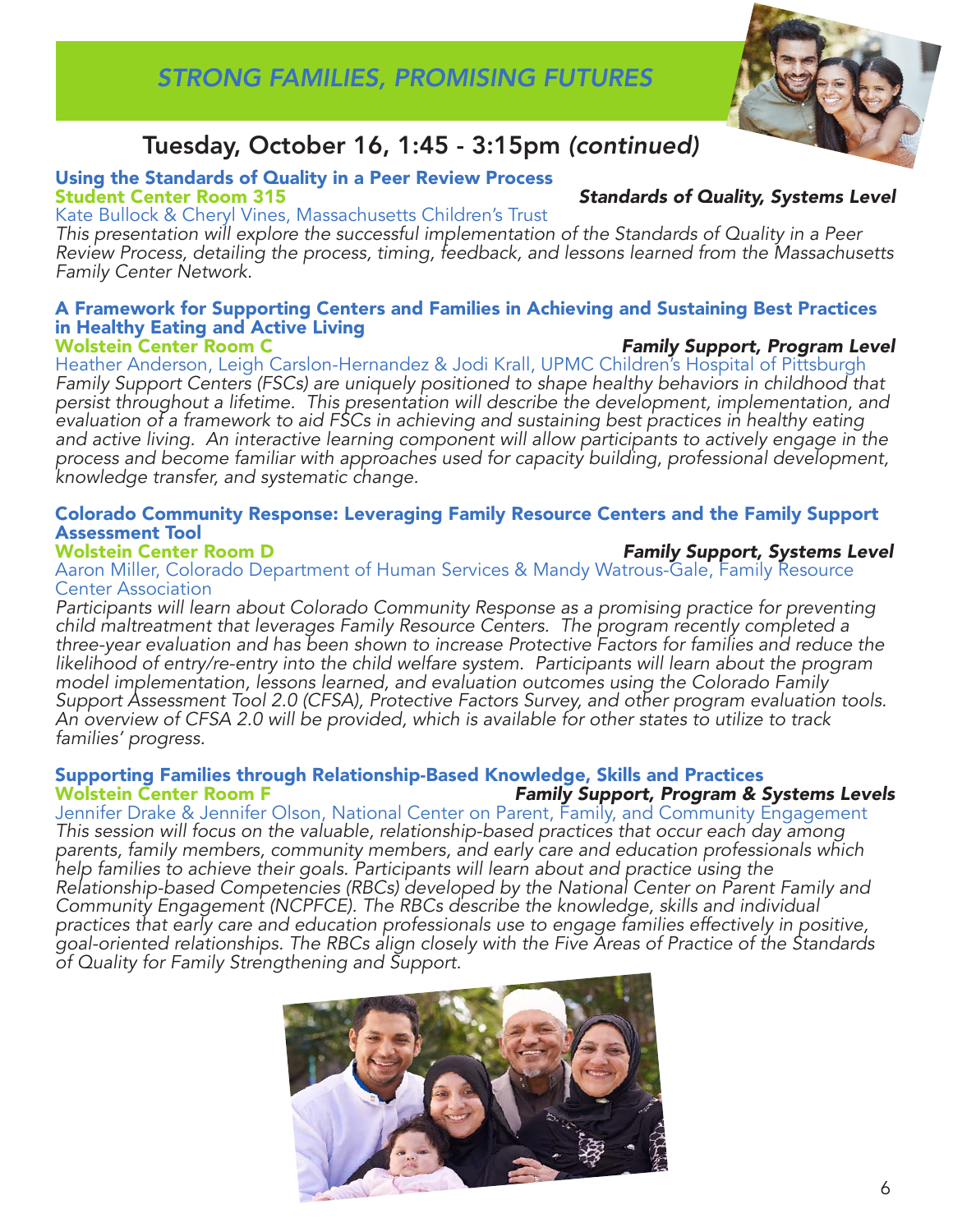



## Tuesday, October 16, 3:30 - 5:00pm

# **Building Strong Families Using Cross-Systems Connections<br>Student Center Ballroom**

**Strengthening Families, Systems Level** Laura Beard, Kentucky Department of Public Health, Brooke Gill, Kentucky Department of Public Health, Rijelle Kraft, Center for Schools and Communities, Sallye Longshore, Alabama Department of Child Abuse and Neglect Prevention, Tish MacInnis, Alabama Partnership for Children, Robin Mackey, Alabama Network of Family Resource Centers, Nicole Sillaman, Ohio Children's Trust Fund *Learn how four states are utilizing the Strengthening Families Framework, including through cross-systems collaborative networks, and planning and guiding policy development. This interactive session will explore methods to implement the framework using examples from Alabama, Kentucky, Ohio and Pennsylvania.* 

#### Standards Trainers Learning Community Student Center Room 313 *Standards Trainers*

**Family Support, Program Level** 

This session is a unique opportunity for Certified Standards Trainers from across the country to meet *in-person and discuss common issues.* 

# Let's Talk About Using Protective Factors to Prevent Child Neglect

**Strengthening Families, Systems Level** Kara Georgi & Martha Reeder, National Alliance of Children's Trust and Prevention Funds

*Explore ways that it is "Everyone's Responsibility" to help prevent child neglect and how building Protective Factors at all levels of the social ecology can be an effective strategy to prevent it. The session will include a training sequence from the National Alliance of Children's Trust and Prevention Funds' new four-part training, "Let's Talk About...Preventing Child Neglect." Participants will also be introduced to the remaining three training sequences in the series and other valuable resources related to preventing child neglect.*

# Connecting Young Love to Family Wellness

Irene Varley, The Dibble Institute

*Past family relationship research and programming focused on the health of adult couples. It has only been in the last 10 years that attention is being placed on a new approach – romantic relationship skills for youth. There is recognition that we may better be able to secure the future health of families if we address relationships of both adolescents and adults. Helping youth develop skills such as communication, self-awareness, resilience, problem solving, pacing, and wise decisionmaking can translate to the creation of future safe, strong, and healthy families. This session will look at current research supporting best practices for teaching youth stable romantic habits of the heart.*

#### Applying the Family-Centered Coaching Toolkit to Strengthen Families and Partnerships<br>Wolstein Center Room D **Family Support, Program Level**

#### David Hartman, The Prosperity Agenda

*Released in 2017 after extensive development by the W.K. Kellogg Foundation, Family-Centered Coaching is a set of free resources that you can use and adapt, enabling open application across systems and partners. This approach integrates a coaching mindset to be truly family-centered, serve the needs of the whole family, and integrate the latest research on Trauma-Informed Care, Behavioral Economics, and Executive Function.* 

# Strengthening Families 2.0: Moving from Knowledge to Action

### Maureen Durning, Butterfly Trainings that Transform LLC, & Cailin O'Connor, Center for the Study of Social Policy

*While knowledge of the Strengthening Families Protective Factors Framework is becoming more widespread, many direct service providers still struggle with how to apply the ideas in their work. Trainers, funders, and organizations struggle with how to move beyond education, toward integration and accountability. In this advanced session, learn how to move your team to the next level, how to support others through training and coaching, and learn new resources to help you incorporate Strengthening Families into all aspects of your work.*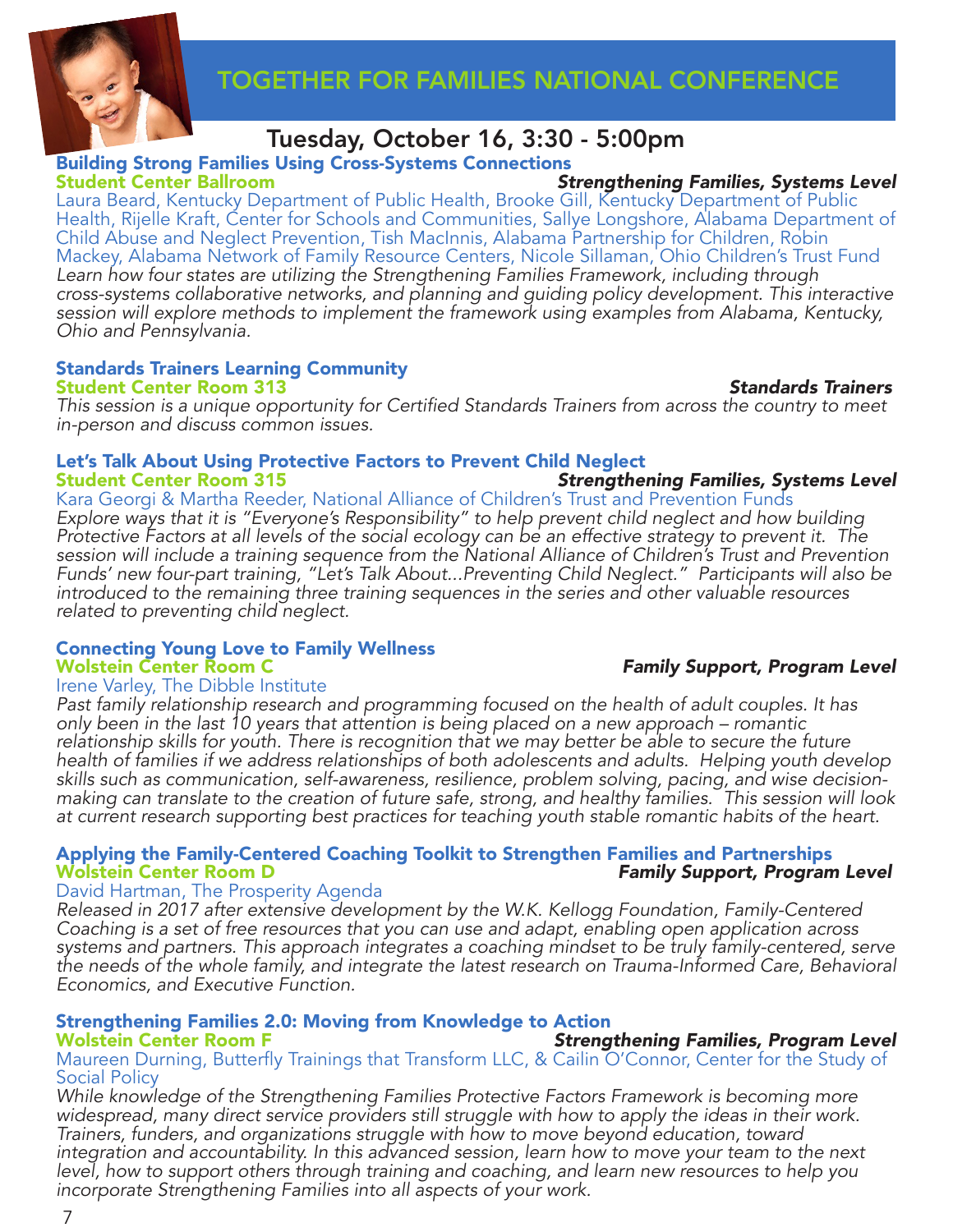

# Wednesday, October 17, 10:30am - 12:00pm

# Building Resilient Families with Sesame Street in Communities

#### **Family Support, Program Level**

#### Antonio Freitas, Sesame Workshop

*An inside look at Sesame Street in Communities: a new educational model and resource hub that uses research-based strategies and materials to guide and support young children, while also engaging the important adults in their lives. Sesame Street in Communities provides educators and service providers with a wealth of free resources designed to engage families in everyday activities to help all children become smarter, stronger, and kinder.* 

# Standards of Quality Implementation Discussion

**Standards of Quality, Program & Systems Levels** Samantha Florey, National Family Support Network & Jannelle Radoccia, Lutheran Social Services of the Southwest Family Resource Centers

*Through facilitated discussion, this session will provide opportunities for stakeholders at both the systems and program levels to connect with their peers, review where they currently are with Standards implementation, and share their experiences to support each other in the ongoing journey of planning, providing, and evaluating quality work with families.* 

# Forever Hope: A Two-Generation Approach with Families Affected by Substance Use Disorder<br>Student Center Room 315

Michelle Lennon, Greater Tilton Area Family Resource Center & Karen Welford, Family Support New **Hampshire** 

*This session addresses the issue of Substance Use Disorder through a 2-Generation lens, giving information on the effects of substance use on children and on all members of the family.*  Information on opioids and their effects on the brain and the Stages of Recovery in the context of *the Strengthening Families Protective Families framework will be discussed. In addition, effective strategies to support the well-being and development of all family members will be shared.* 

#### Using the Standards of Quality Program Assessment Tool to Determine Capacity for the Implementation of Trauma Informed Services **Standards of Quality, Program Level**

Debbie Comstock, California Network of Family Strengthening Networks and the Protective Factors for Utah Families Network

*This interactive presentation will look at the Standards of Quality Program Self-Assessment Tool and identify language used in indicators that will help the Program increase capacity for identifying as a trauma informed Program.* 

# Family Spaces in Public Places – A Universal Model

Joanne Federman & Lakeesha Tolliver-Funches, Family Connections of Northeast Ohio

Family spaces for families with children from birth to age five in public libraries and multi-tenant nonprofit centers provide opportunities for linking families to one another and to resources. This session *will present a family playroom model and describe how it has been replicated in diverse neighborhoods. Presenters will describe core elements and how the model has been adapted to the different needs of communities.* 

### Protective Factors Approaches to Supporting Families with Children with Developmental Disabilities

Patricia Herrera, 211 LA County, Diane Storman, Exceptional Family Resource Center, & Stephanie Weber, Cincinnati Children's Hospital Medical Center

Learn how the Protective Factors have been incorporated in three different approaches serving *families with children with developmental disabilities. Presenters will address early detection and examples of public and private resources that are supporting families through the Protective Factors.*

**Family Support, Program Level** 

# **Strengthening Families, Program Level**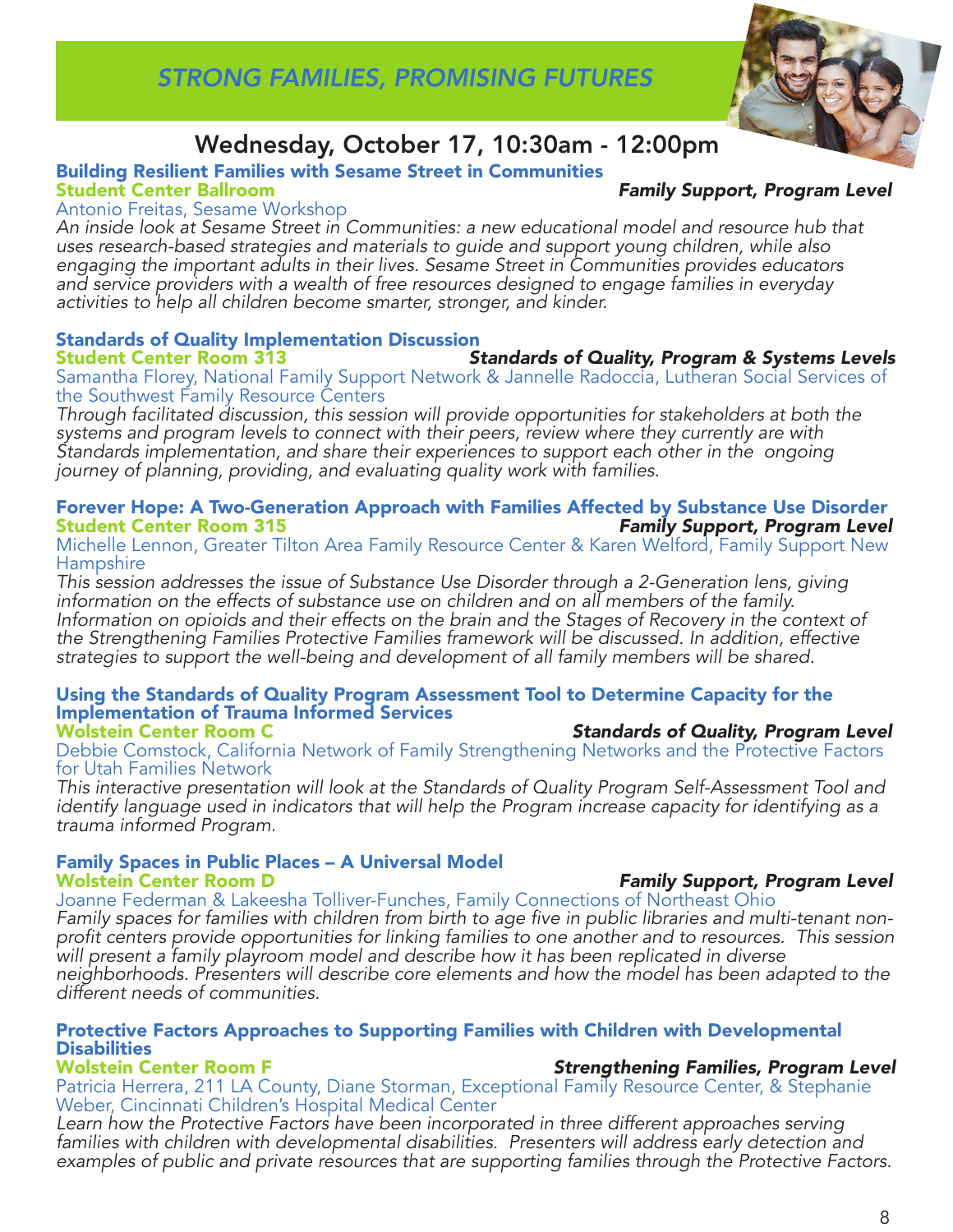

## TOGETHER FOR FAMILIES NATIONAL CONFERENCE

# GOLD EXHIBITORS



# A better tomorrow begins tonight



Learn more Contact katherine@bedtimeinabox.org

# SILVER EXHIBITORS

- BE STRONG FAMILIES
- CIRCLE OF PARENTS
- COMMUNITY SERVICES ANALYSIS, LLC
- FRIENDS
- MOSAIC
- SAINT LUKE'S FOUNDATION

# DISPLAY TABLES

- CENTER FOR THE STUDY OF SOCIAL POLICY - STRENGTHENING FAMILIES
- NATIONAL FAMILY SUPPORT NETWORK

**Bright by Text** 

Free tips, games and resources for parents and caregivers of children prenatal to 5 years old.

Find out how to bring it to your community at brightbytext.org

> *Be sure to visit the Exhibitors to learn about their products and services and earn tickets*  for the raffle drawing. See *your Exhibitor Passport for*  details.

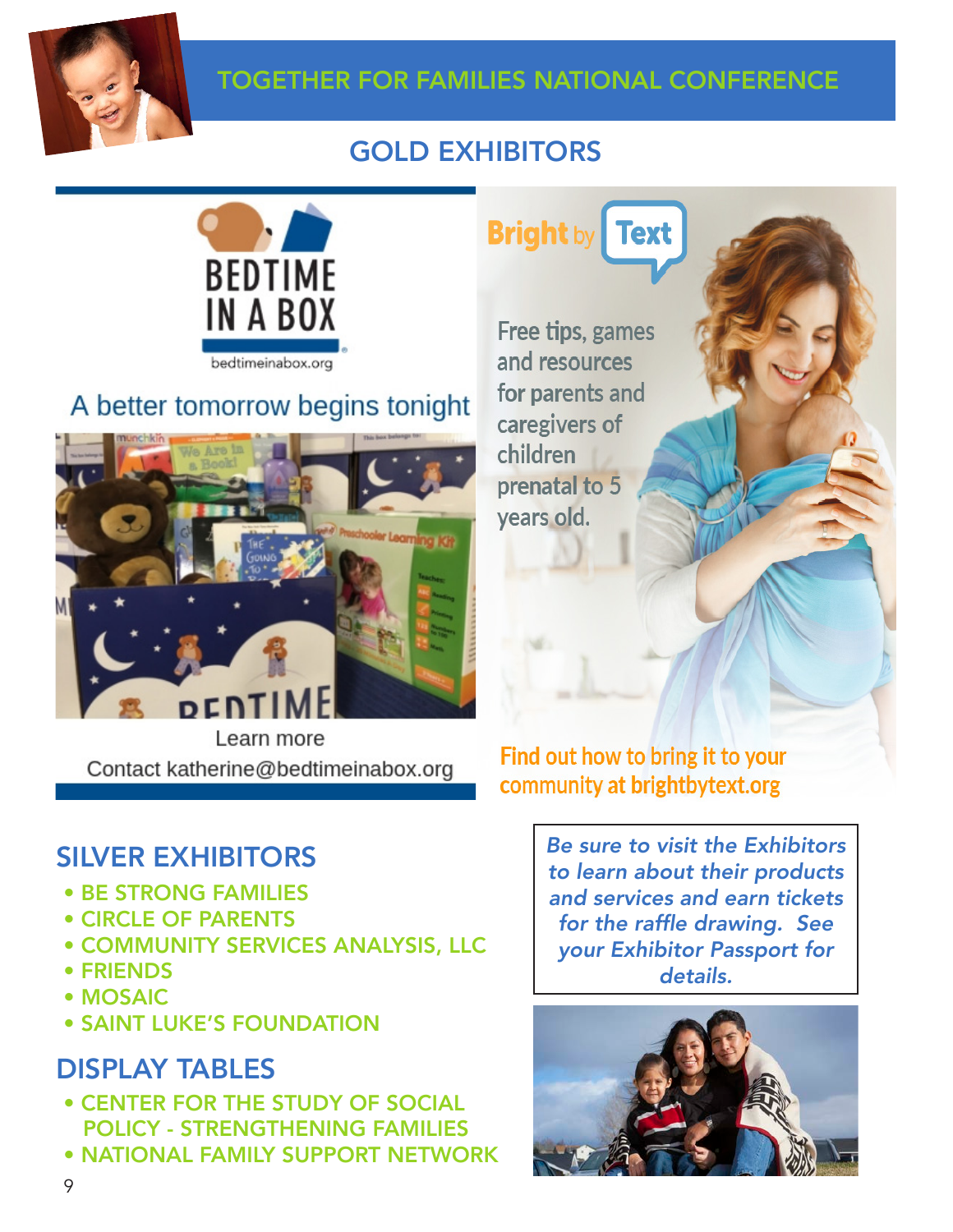

# *STRONG FAMILIES, PROMISING FUTURES*

# **NOTES**